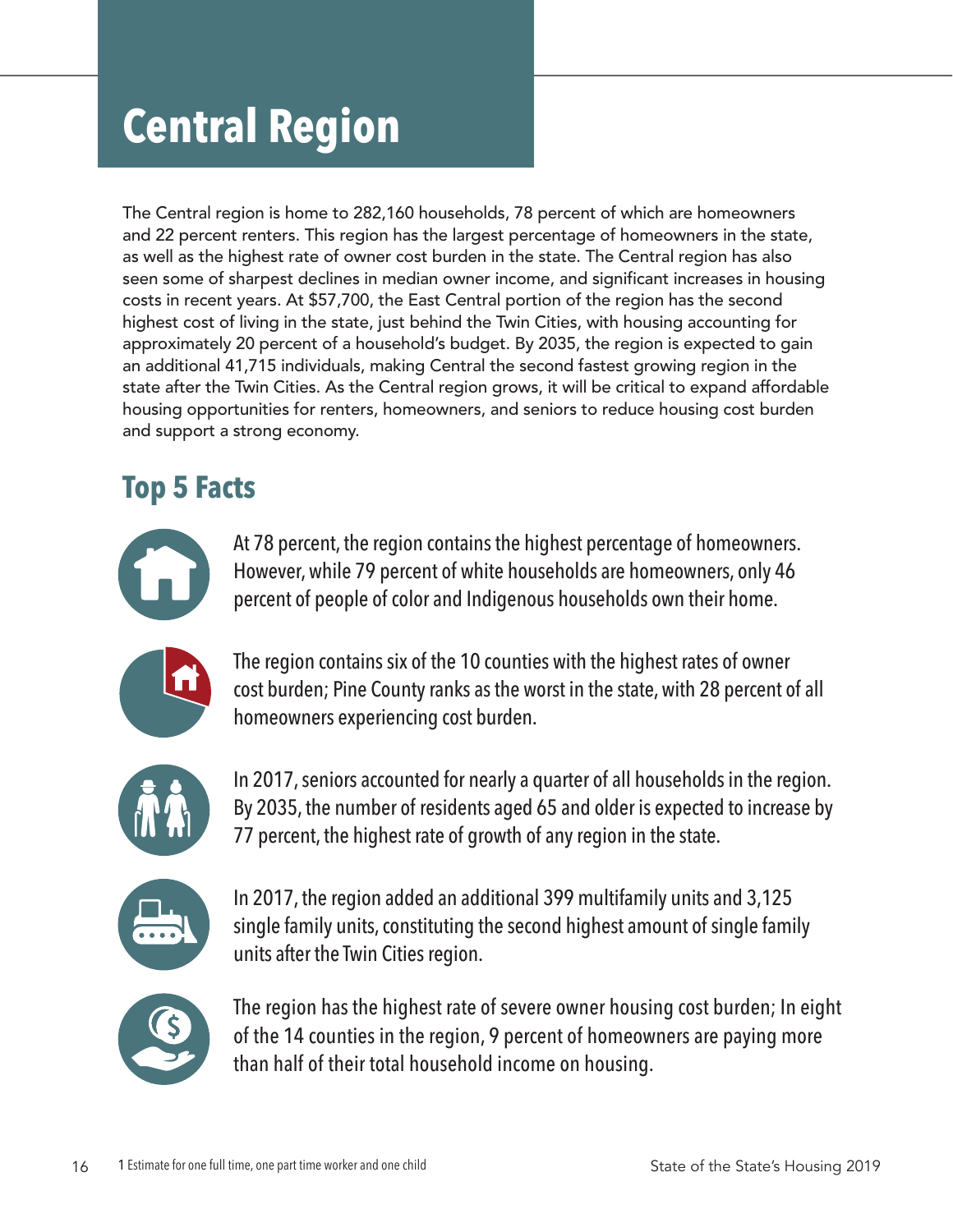## CENTRAL REGION

#### Rental Housing

There are more than 63,230 renter households in the Central region, accounting for 22 percent of total households. Although the region is made up of 14 counties, 30 percent of all renter households live in Stearns. Stearns County, home to the major population hub of St. Cloud, has the largest renter population (18,360 households) and the highest percentage of renter households (31 percent) in the region.

The Central region contains approximately 17,725 renter households that earn less than 30 percent of area median income. However, the region contains just 13,947 units that are affordable to households at that income and just 7,057 units that are affordable and available. In total, 42 percent of renter households in the Central region pay more than 30 percent of their income on housing, with cost burden affecting from 28 percent of renter households in Todd County to 51 percent in Benton County.

From 2000 to 2017, five Central counties (Benton, Chisago, Kanabec, Morrison and Pine) saw declines in renter median income, while other counties saw very modest increases — with the exceptions of Todd and Wadena counties, which saw 23 percent and 24 percent growth, respectively. Meanwhile,

**Central** Region COUNTIES: Benton, Cass, Chisago, Crow Wing, Isanti, Kanabec, Mille Lacs, Morrison, Pine, Sherburne, Stearns, Todd, Wadena, Wright

from 2000 to 2017 median gross rent rose from 1 percent (Benton County) to 33 percent (Wadena County).

#### Owner-Occupied Homes

The Central region is home to more than 218,925 homeowner households, accounting for 78 percent of the region's population. Compared to all other regions in the state, the Central region has the highest rate of owner cost burden with 21 percent of all owner households paying more than 30 percent of their income on housing. The region contains six of the 10 counties with the highest percentages of owner cost burden; Pine County ranks as the worst in the state, with 28 percent of all homeowners experiencing cost burden. Other counties with high rates include Kanabec, Mille Lacs, Isanti, Benton, and Todd Counties, where 23 to 26 percent of homeowners are costburdened.

#### Gap in affordable rental units for ELI households



available and affordable units

extremely lowincome households

10,668 households can't find affordable housing

21%**of owner households in the Central region are cost burdened, the highest rate of any region in the state.**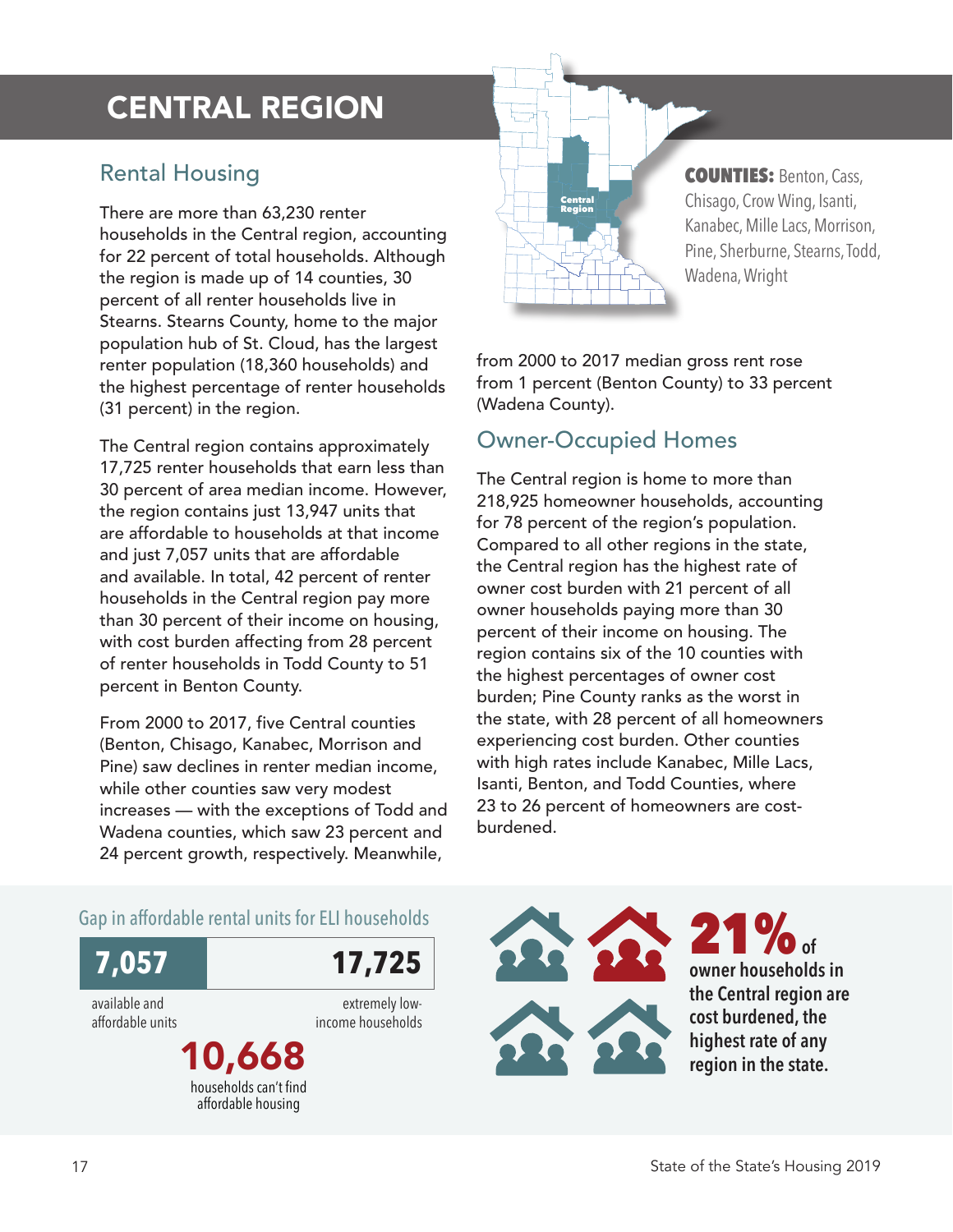### CITY SPOTLIGHT: St. Cloud

The Central region contains the St. Cloud MSA, which spans Benton and Stearns counties. The city itself contains 25,847 households, with renter households accounting for nearly half of all households. Renter households have grown by 27 percent since 2000 in St. Cloud, and currently 45 percent experience cost burden, paying more than 30 percent of their income on rent. The median gross rent in the city was \$731 in 2017, rising by 10 percent since 2000. Between 2000 and 2017, renter income dropped by 6 percent and homeowner income dropped by 9 percent in the city.

The region also has the highest rate of severe owner housing cost burden; In eight of the 14 counties in the region, 9 percent of homeowners are paying more than half of their total household income on housing. In total, there are 16,920 owner households paying more than half of their income on housing.

In part, owner housing cost burden is high due to stagnant or declining owner income. Since 2000, median home values have seen the highest gains in Todd County (rising 41 percent) and the lowest in Sherburne County (rising by 3 percent). In contrast, median owner income fell as much as 10 percent in Pine County, and only rose as much as 8 percent in Cass County. In total,

median owner income fell in 36 percent of counties in the region. In Pine and Kanabec counties, where rates of owner cost burden are highest, the median owner income has dropped 8 and 9 percent, while home values have increased 22 and 15 percent, respectively.

The growing gap between owner median income and median home value is particularly problematic for households of color. In 2017, only 46 percent of people of color and Indigenous (POCI) households owned their home compared to 79 percent of white households in the region.

#### Senior Housing

There are 67,750 senior households in the region, accounting for nearly one-quarter of the total household population. In 2017, more than half of all senior renter households and a quarter of all senior owner households experienced housing cost burden. At these levels, the Central region is tied with the Twin Cities for the highest rate of senior owner cost burden in the state.

Over the next 20 years, the number of residents aged 65 and older is expected to increase by 77 percent, the highest rate of growth in the state. The region is expected to increase by 88,060 seniors, growing to a total of 202,435 individuals over the age of 65. With the senior population rapidly expanding, it will be critical that the region address extremely high rates of housing cost burden among senior households.

Less than half of POCI2 households **own their homes** compared to 79% of white households.





**2** People of color and Indigenous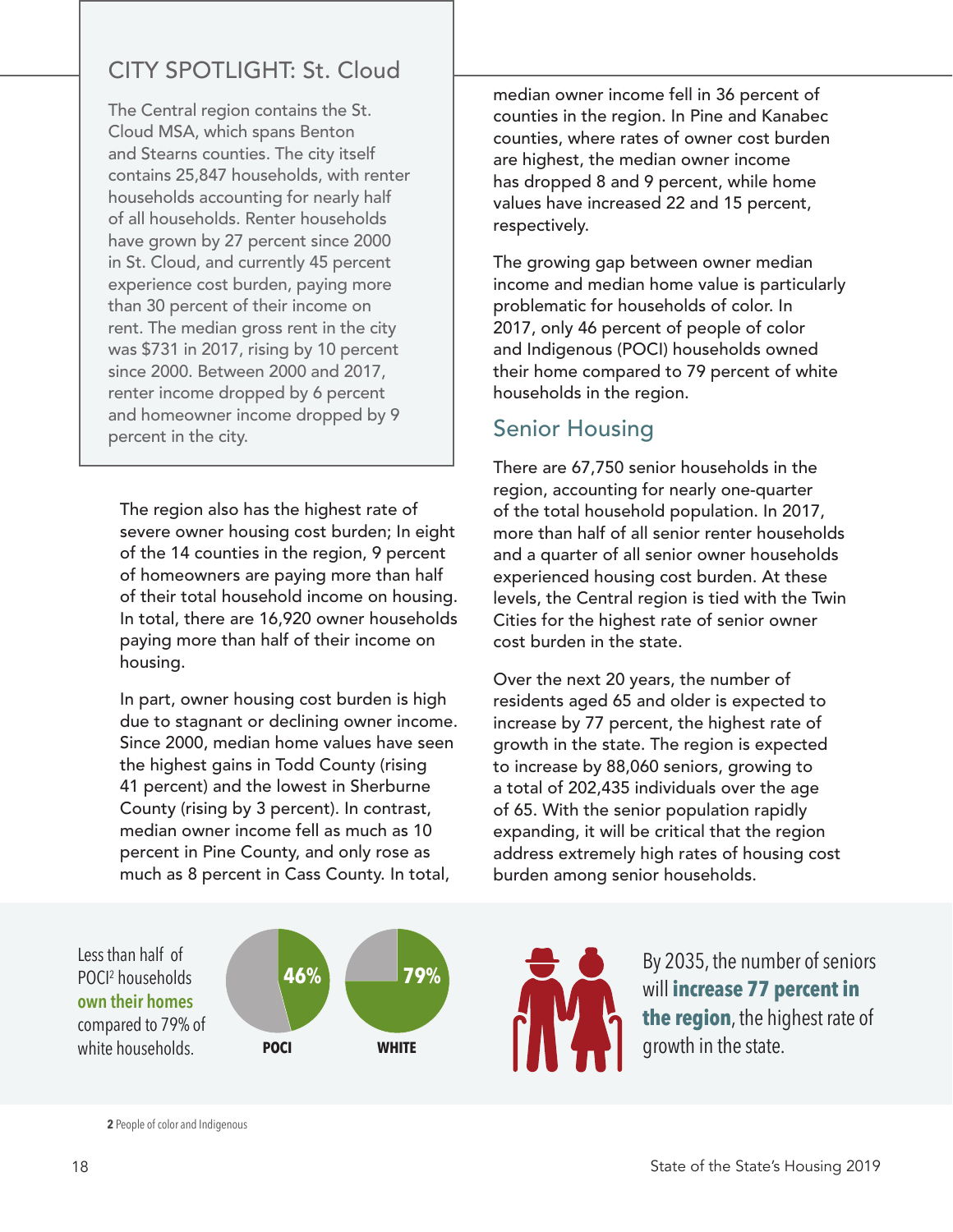#### **Central Spotlight:** A place to age — and stay independent

When Shirley owned a home in Baxter with Harlen, her husband of 61 years, it was more than a place for the couple to share a life together. To most of the neighborhood, it was Gramma's Daycare.

"Women used to plan their pregnancies around my openings so they could bring their children there," she said. Shirley provided daycare out of her home for 17 years. When Harlen known as 'Grandpa' to the daycare kids — got sick, maintaining a home became too difficult. It was time to downsize.

"But it's hard to find places for people who are handicapped," Shirley said. "We had to give up a beautiful apartment across from Central Lakes college because Harlen couldn't get up the stairs."

Like Shirley and Harlen, many older Minnesotans are struggling to find a home that meets their needs. In the Central Region, where Baxter is located, the number of residents aged 65 or over is expected to increase by 77 percent over the next 20 years — the highest growth rate in the state.

Affordability is a major issue for seniors in the Central Region. Half of all senior rental households and a quarter of all senior owner households paid more than 30 percent of their income for housing in 2017. The region is tied with the Twin Cities for the highest rate of senior owner cost burden in the state.

Seniors who pay too much for housing often must sacrifice essentials like medications or transportation. And a 2015 Wilder report indicated that seniors are one of the fastest growing segments of people experiencing homelessness.



Home modifications and repairs, in-home care, and development of accessible and affordable townhomes and apartments are important strategies to ensure older residents stay healthy and stably housed.

Shirley found an affordable, accessible home at the Grand Oaks Court Townhomes in Baxter. Managed by Central Minnesota Housing Partnership, two-bedrooms rent at \$680 per month and three-bedrooms at \$775. The property accepts Section 8 vouchers and provides four units designated for people experiencing long-term homelessness.

Harlen passed away several years ago. For almost five years now, Shirley has lived at Grand Oaks Court. She's got good neighbors and a patio to show off her green thumb. Most importantly, the accessible layout and affordable rents help Shirley stay independent.

"It gives me money left over so I can go in my car and take care of myself," Shirley explained. "I don't have to have anybody driving me to the doctor or taking me to the library or the grocery store. It makes me very independent, which I like. I've always been that way."

#### *Photo: Harlen and Shirley*